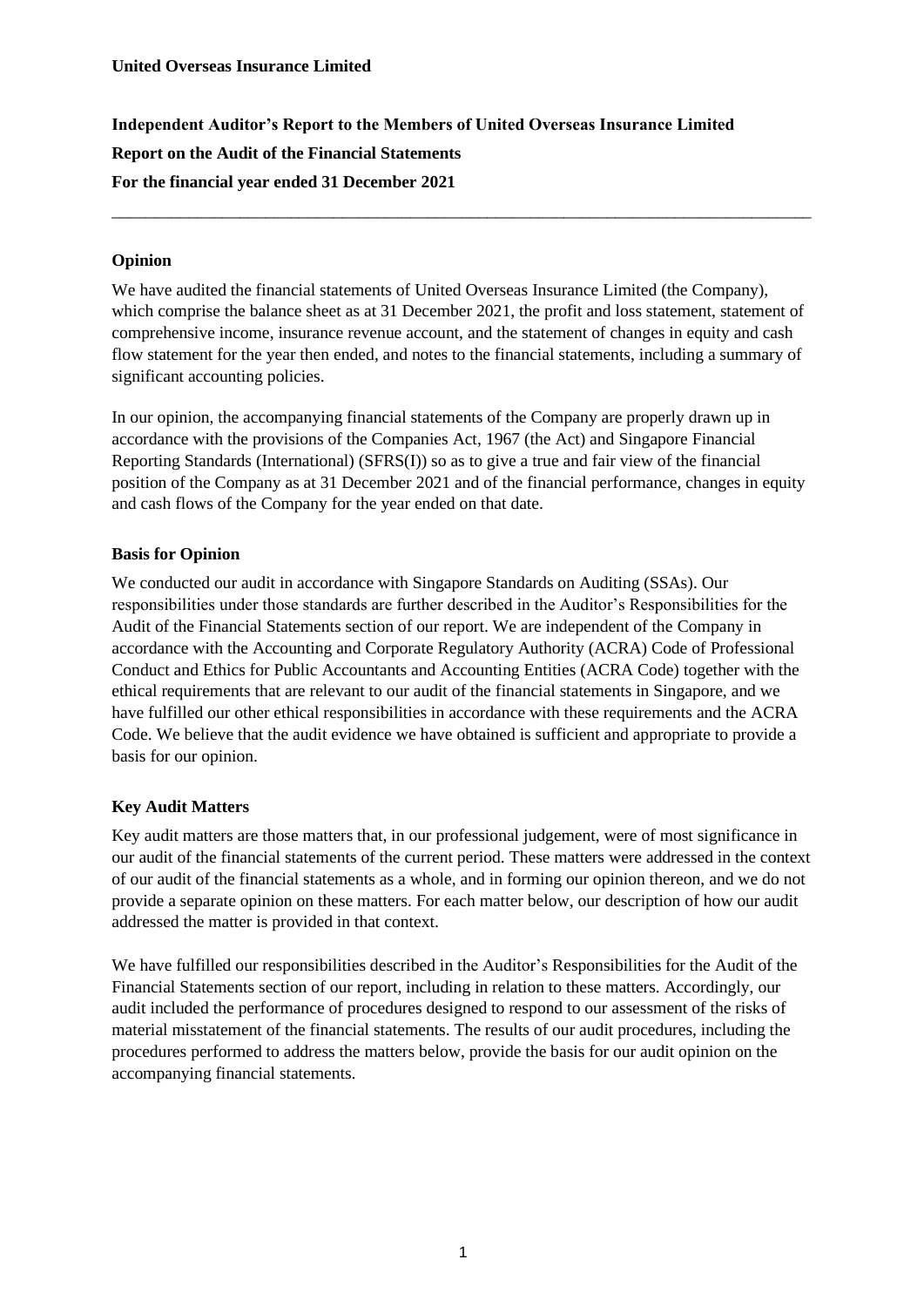\_\_\_\_\_\_\_\_\_\_\_\_\_\_\_\_\_\_\_\_\_\_\_\_\_\_\_\_\_\_\_\_\_\_\_\_\_\_\_\_\_\_\_\_\_\_\_\_\_\_\_\_\_\_\_\_\_\_\_\_\_\_\_\_\_\_\_\_\_\_\_\_\_\_\_\_\_\_\_\_\_\_

#### **Key Audit Matters (continued)**

#### *Valuation of technical balances*

The Company's technical balances on the balance sheet include the reserve for outstanding claims and reserve for unexpired risks, which contain an element of uncertainty inherent in the insurance business. We identified this as a key audit matter as the estimation of technical balances involves a high degree of management judgment. In addition, the COVID-19 pandemic continues to bring uncertainties in the market and economic conditions, which increase the level of estimation uncertainty in the valuation of the technical balances. With regard to the reserve for outstanding claims, the claims department will set up a loss reserve upon notification and after assessment of the claim information received from the policyholder. The claims information is then aggregated and considered as a whole to determine the total estimate of the ultimate losses that will be incurred in respect of the insurance policies underwritten for each line of business. The modelling for the loss reserves takes into account the claims experience, claims development, market conditions, as well as matters that are sensitive to the legal, economic, and various other factors and uncertainties, in order to arrive at the estimation of the ultimate losses. The reserve for unexpired risk is computed based on the premiums booked, nature of the policies and generally accepted valuation basis. Management reviews the various inputs into the actuarial models (including claims and premiums data), and they also engage an independent certified actuary to review the estimation of ultimate losses and reserve for unexpired risks to ensure that the technical balances are adequate.

In auditing the technical balances, we performed test of controls, test of details, and analytical review procedures on the Company's technical balances. We also compared the actuarial valuation methodologies and assumptions used by management with industry data and against recognised actuarial practices. Our procedures included a review of the assumptions used by the independent qualified certifying actuary and rationale for conclusions made thereon, an assessment of the consistency of valuation methodologies applied against prior years, and an assessment of whether changes made to the actuarial models are in line with our understanding of business developments, and our expectations derived from market experience in the light of the current market and economic conditions brought upon by the COVID-19 pandemic. In addition, we performed an independent analysis and re-computation of the technical balances of selected classes of business, focusing on the largest reserves. We also compared our independent analysis to those performed by the management and obtained explanations for any significant differences, if any.

We also assessed the adequacy of disclosures in relation to technical balances. The Company's disclosures related to technical balances are included in Note 2(h) (Reserve for Unexpired Risks), Note 2(i) (Deferred Acquisition Costs), Note 2(j) (Claims Paid and Reserve for Outstanding Claims), Note 4(a) (Insurance Risks), Note 16 (Reserve for Unexpired Risks), Note 17 (Deferred Acquisition Costs) and Note 18 (Reserve for Outstanding Claims).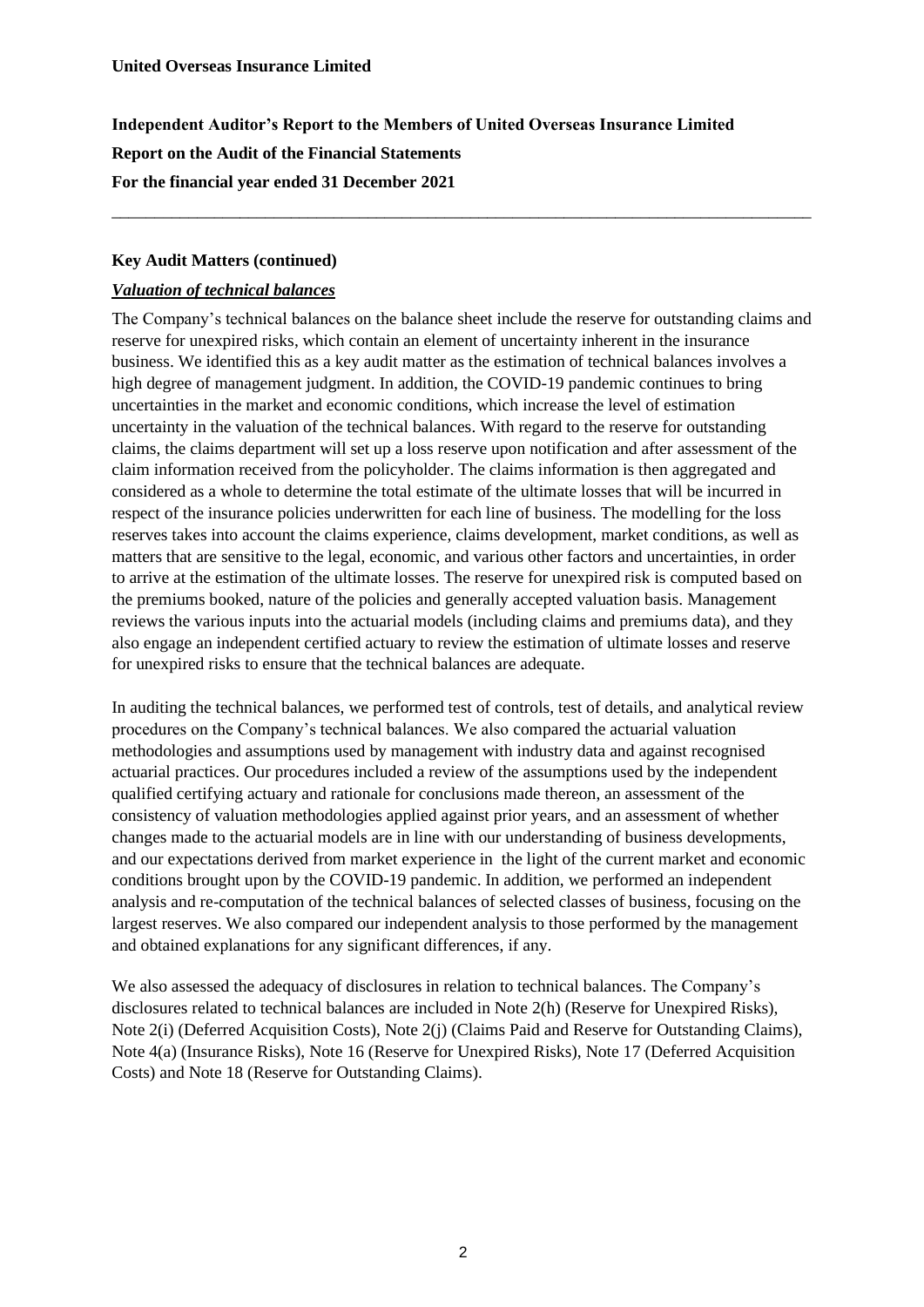#### **Key Audit Matters (continued)**

#### *Valuation of investments and application of SFRS(I) 9 Financial Instruments ("SFRS(I) 9")*

The Company's investments represent 66% of the Company's total assets. These investments, which comprise mainly fixed income securities and equity shares, are measured at fair value with the corresponding fair value changes recognised in the profit and loss statement or in other comprehensive income. The valuation is performed by the Company using valuation inputs which have been classified in accordance with the fair value hierarchy stated in SFRS(I) 13 Fair Value Measurement. The fair value hierarchy is disclosed in Note 26.

\_\_\_\_\_\_\_\_\_\_\_\_\_\_\_\_\_\_\_\_\_\_\_\_\_\_\_\_\_\_\_\_\_\_\_\_\_\_\_\_\_\_\_\_\_\_\_\_\_\_\_\_\_\_\_\_\_\_\_\_\_\_\_\_\_\_\_\_\_\_\_\_\_\_\_\_\_\_\_\_\_\_

New investments during the year were assessed to determine its classification and measurement category in accordance with SFRS(I) 9. This assessment may be complex and requires significant judgement by the management. In addition, the calculation of the Company's expected credit loss ("ECL") on its financial assets are subject to significant judgement and estimation uncertainty. Accordingly, we identified the valuation of investments and application of SFRS(I) 9 as a key audit matter.

In auditing the Company's valuation of investments, we assessed the processes and key controls relating to valuation of investments including the management's considerations of the potential impact the COVID-19 pandemic has on the valuation of the investments. We ascertained the existence of the investments through direct confirmations with the custodian and fund manager. We also performed an independent price verification on the investments using external quotes.

In auditing the application of SFRS(I) 9, we assessed the Company's classification and measurement methodology and accounting policies for compliance with the requirements of SFRS(I) 9. We reviewed the Company's business model assessment and the contractual cash flows characteristics assessment and tested such analysis to the underlying contracts on a sampling basis. We also assessed the Company's ECL methodology to evaluate its application against the requirements of SFRS(I) 9. We evaluated the design of the ECL model including the model build, approval process, ongoing monitoring, validation of the key assumptions such as the default rate and forward-looking adjustments used in the determination of the ECL factor to compute the ECL provision, model governance as well as arithmetic accuracy.

We also assessed the adequacy of disclosures in relation to the Company's investments with the relevant disclosure requirements. The Company's disclosures related to its investments are included in Note 2(p) (Financial Instruments), Note 2(q) (Impairment of Financial Assets) and Note 26 (Investments).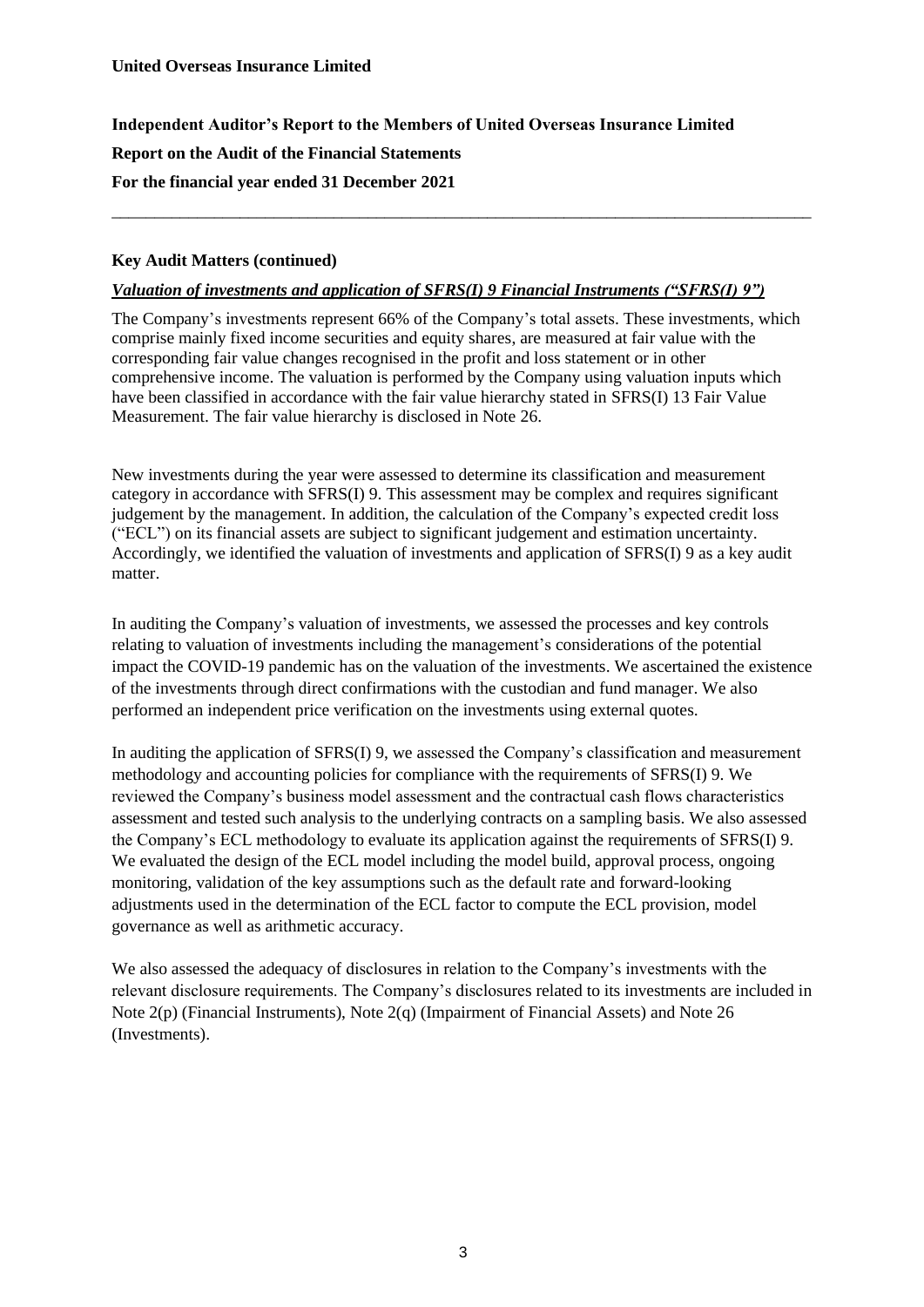## *Valuation of property recognised as investment property and fixed assets*

The Company owns a property which is split and recorded as investment property and fixed assets according to usage. Both the investment property and fixed assets were carried at fair value as at 31 December 2021 based on independent external valuation. We identified this as a key audit matter as the valuation process involves significant judgement in determining the appropriate valuation methodology to be used and in determining the underlying assumptions to be applied. The valuation is sensitive to key assumptions applied, including those relating to capitalization rate and prevailing market conditions, i.e. a change in assumptions may have an impact to the valuation. In addition, the COVID-19 pandemic continues to bring uncertainty in the market and economic conditions which may increase the level of estimation uncertainty in the valuation of the property.

\_\_\_\_\_\_\_\_\_\_\_\_\_\_\_\_\_\_\_\_\_\_\_\_\_\_\_\_\_\_\_\_\_\_\_\_\_\_\_\_\_\_\_\_\_\_\_\_\_\_\_\_\_\_\_\_\_\_\_\_\_\_\_\_\_\_\_\_\_\_\_\_\_\_\_\_\_\_\_\_\_\_

In auditing the Company's valuation of the property, we considered the objectivity, independence and expertise of the external property valuer. We discussed with management and the external property valuer the valuation process, methods, and key assumptions used in determining the valuation of the property. We assessed if the valuation methodology and techniques used were adequate and consistent with appraisal methodology given the circumstances of the property in the Singapore market. We also assessed the reasonableness of the significant assumptions (such as the adjustments factors used to adjust for comparable properties and localities after taking into the adjustments like location, size, age/condition) in the valuation report to observable market data, including considerations of potential impact COVID-19 pandemic has on the valuation of the property.

We also assessed the adequacy of disclosures in relation to the Company's property with the relevant disclosure requirements. The Company's disclosures related to the property are included in Note 2(m) (Fixed Assets and Depreciation), Note 2(n) (Investment Property), Note 27 (Investment Property) and Note 28 (Fixed Assets).

## **Other Information**

Management is responsible for other information. The other information comprises the information included in the annual report, but does not include the financial statements and our auditor's report thereon. The Company's annual report is expected to be made available to us after the date of the auditor's report.

Our opinion on the financial statements does not cover the other information and we do not express any form of assurance conclusion thereon.

In connection with our audit of the financial statements, our responsibility is to read the other information identified above when it becomes available and, in doing so, consider whether the other information is materially inconsistent with the financial statements or our knowledge obtained in the audit, or otherwise appears to be materially misstated.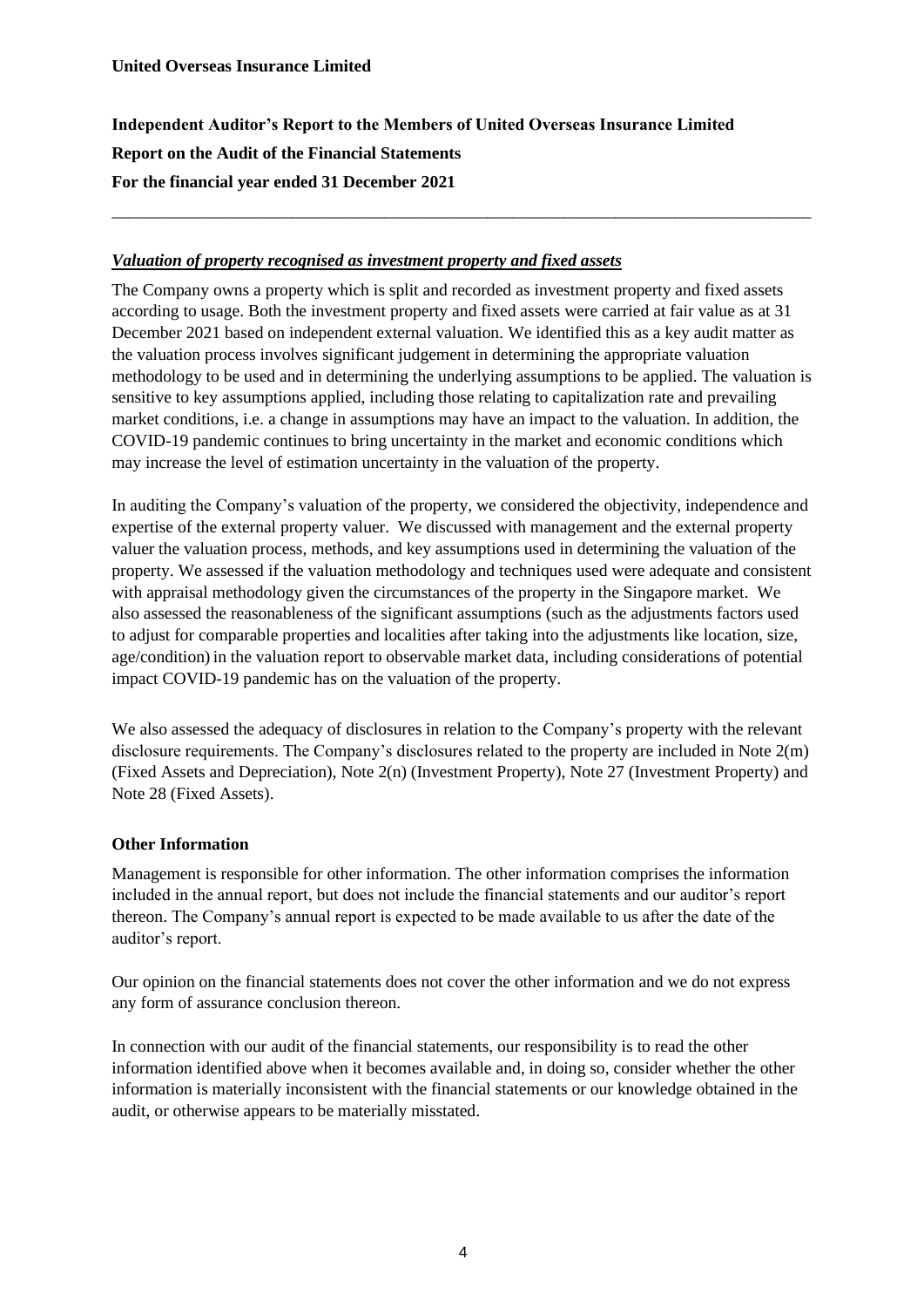## **Other Information (continued)**

When we read the annual report, if we conclude that there is a material misstatement therein, we are required to communicate the matter to those charged with governance and take appropriate actions in accordance with SSAs.

\_\_\_\_\_\_\_\_\_\_\_\_\_\_\_\_\_\_\_\_\_\_\_\_\_\_\_\_\_\_\_\_\_\_\_\_\_\_\_\_\_\_\_\_\_\_\_\_\_\_\_\_\_\_\_\_\_\_\_\_\_\_\_\_\_\_\_\_\_\_\_\_\_\_\_\_\_\_\_\_\_\_

## **Responsibilities of Management and Directors for the Financial Statements**

Management is responsible for the preparation of financial statements that give a true and fair view in accordance with the provisions of the Act and SFRS(I), and for devising and maintaining a system of internal accounting controls sufficient to provide a reasonable assurance that assets are safeguarded against loss from unauthorised use or disposition; and transactions are properly authorised and that they are recorded as necessary to permit the preparation of true and fair financial statements and to maintain accountability of assets.

In preparing the financial statements, management is responsible for assessing the Company's ability to continue as a going concern, disclosing, as applicable, matters related to going concern and using the going concern basis of accounting unless management either intends to liquidate the Company or to cease operations, or has no realistic alternative but to do so.

The directors' responsibilities include overseeing the Company's financial reporting process.

## **Auditor's Responsibilities for the Audit of the Financial Statements**

Our objectives are to obtain reasonable assurance about whether the financial statements as a whole are free from material misstatement, whether due to fraud or error, and to issue an auditor's report that includes our opinion. Reasonable assurance is a high level of assurance, but is not a guarantee that an audit conducted in accordance with SSAs will always detect a material misstatement when it exists. Misstatements can arise from fraud or error and are considered material if, individually or in the aggregate, they could reasonably be expected to influence the economic decisions of users taken on the basis of these financial statements.

As part of an audit in accordance with SSAs, we exercise professional judgement and maintain professional scepticism throughout the audit. We also:

• Identify and assess the risks of material misstatement of the financial statements, whether due to fraud or error, design and perform audit procedures responsive to those risks, and obtain audit evidence that is sufficient and appropriate to provide a basis for our opinion. The risk of not detecting a material misstatement resulting from fraud is higher than for one resulting from error, as fraud may involve collusion, forgery, intentional omissions, misrepresentations, or the override of internal control.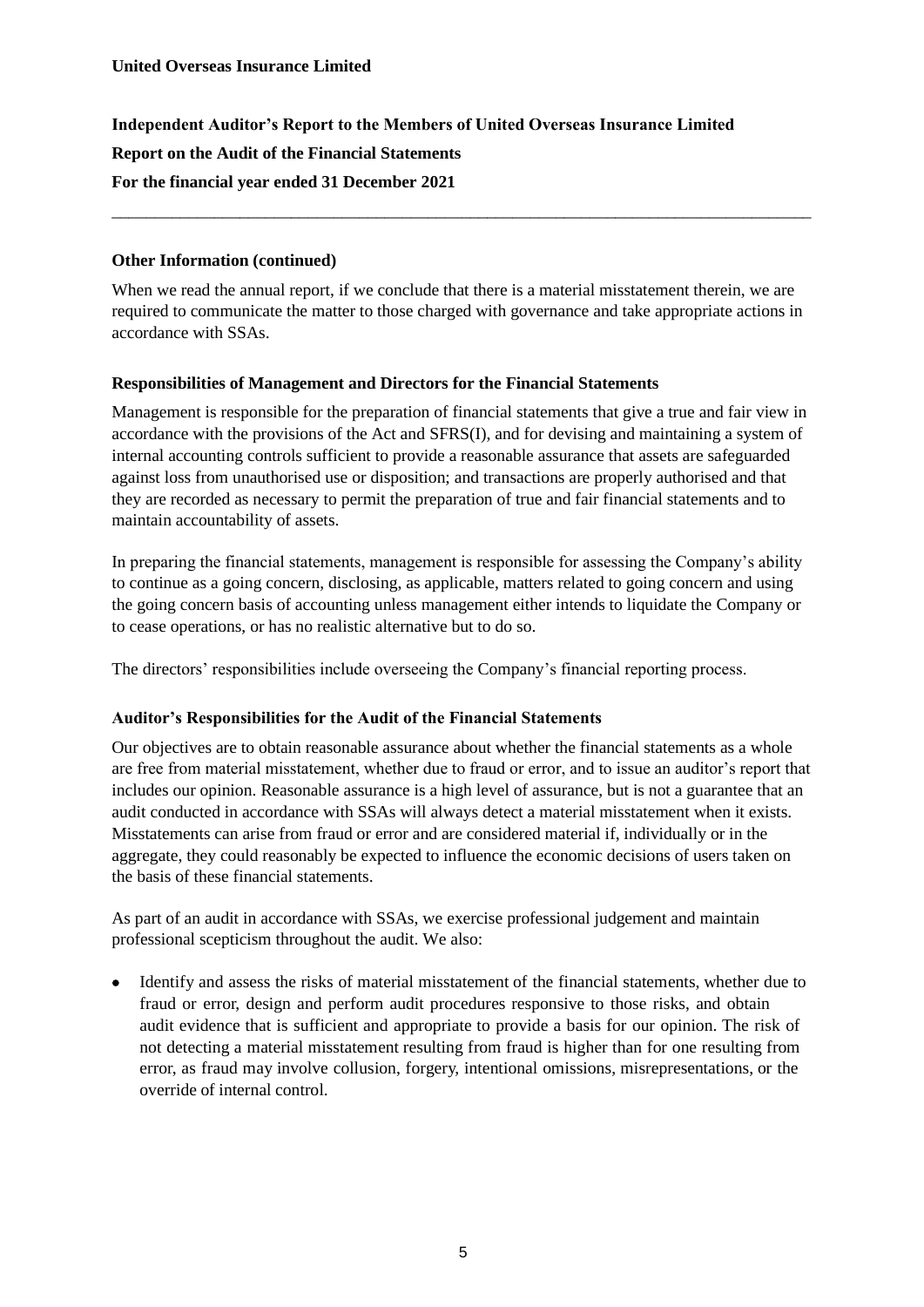#### **Auditor's Responsibilities for the Audit of the Financial Statements (continued)**

• Obtain an understanding of internal control relevant to the audit in order to design audit procedures that are appropriate in the circumstances, but not for the purpose of expressing an opinion on the effectiveness of the Company's internal control.

\_\_\_\_\_\_\_\_\_\_\_\_\_\_\_\_\_\_\_\_\_\_\_\_\_\_\_\_\_\_\_\_\_\_\_\_\_\_\_\_\_\_\_\_\_\_\_\_\_\_\_\_\_\_\_\_\_\_\_\_\_\_\_\_\_\_\_\_\_\_\_\_\_\_\_\_\_\_\_\_\_\_

- Evaluate the appropriateness of accounting policies used and the reasonableness of accounting estimates and related disclosures made by management.
- Conclude on the appropriateness of management's use of the going concern basis of accounting and, based on the audit evidence obtained, whether a material uncertainty exists related to events or conditions that may cast significant doubt on the Company's ability to continue as a going concern. If we conclude that a material uncertainty exists, we are required to draw attention in our auditor's report to the related disclosures in the financial statements or, if such disclosures are inadequate, to modify our opinion. Our conclusions are based on the audit evidence obtained up to the date of our auditor's report. However, future events or conditions may cause the Company to cease to continue as a going concern.
- Evaluate the overall presentation, structure and content of the financial statements, including the disclosures, and whether the financial statements represent the underlying transactions and events in a manner that achieves fair presentation.

We communicate with the directors regarding, among other matters, the planned scope and timing of the audit and significant audit findings, including any significant deficiencies in internal control that we identify during our audit.

We also provide the directors with a statement that we have complied with relevant ethical requirements regarding independence, and to communicate with them all relationships and other matters that may reasonably be thought to bear on our independence, and where applicable, related safeguards.

From the matters communicated with the directors, we determine those matters that were of most significance in the audit of the financial statements of the current period and are therefore the key audit matters. We describe these matters in our auditor's report unless law or regulation precludes public disclosure about the matter or when, in extremely rare circumstances, we determine that a matter should not be communicated in our report because the adverse consequences of doing so would reasonably be expected to outweigh the public interest benefits of such communication.